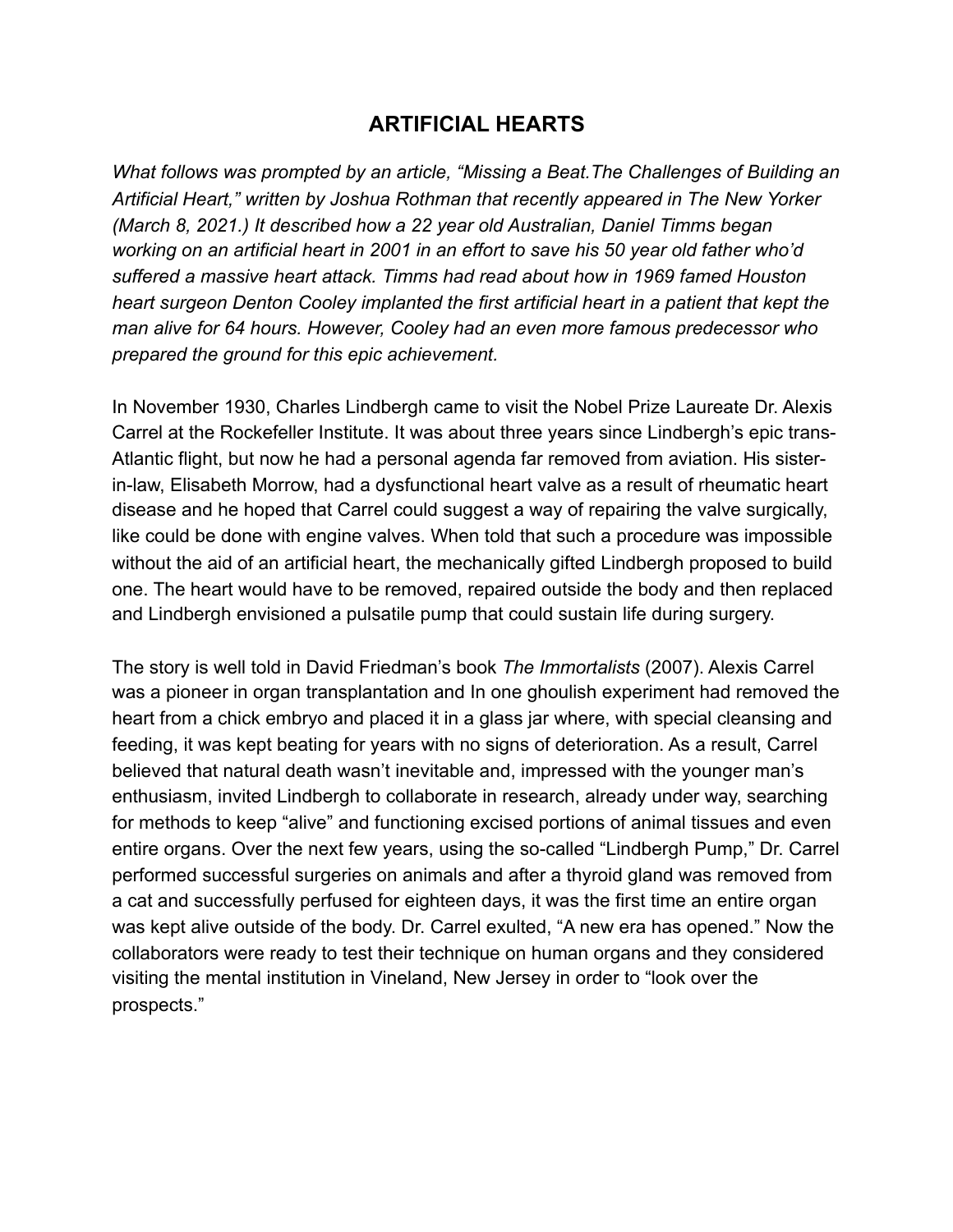Carrel and Lindbergh were an odd couple in physical appearance — the tall, thin flyer and the elfin, bald Frenchman who wore a black beret and pince-nez glasses — but in some ways they were a perfect match. Both were advocates of the eugenics movement that promoted better breeding practices; according to Carrel, "Eugenics is indispensable for the perpetuation of the strong." He wrote, "The herd always profits by the ideas and inventions of the elite. Instead of leveling organic and mental inequalities, we should… construct greater men." As a social Darwinist, Carrel advocated weeding out the unfit while encouraging the elite to multiply; "a great race must propagate its best elements." Apparently, Charles Lindbergh agreed.

In September 1935 Dr. Carrel's face appeared on the cover of *Time Magazine* and the accompanying article titled "Carrel's Man" described the semi-secret collaboration of these two celebrities. In June 1938, the colleagues, now described as "Men in Black," appeared together on *Time's* cover with their hand-blown glass heart pump between them -- and the next year the pump was displayed at New York World's Fair. *Time* magazine noted that "Lindbergh is considered exclusively as a flyer…but he is much more than that. He is a great savant. Men who achieve such things are capable of accomplishments in all domains." Indeed, what these two great men were "capable of" is explored in great detail in a recently published book *Suspect No. 1, The Man Who Got Away,* written by retired California judge Lise Pearlman.

Lise Pearlman's narrative begins on the evening of March 1, 1932 when the world was startled to learn that the toddler son of America's greatest hero Charles Lindbergh had been kidnapped, presumably for ransom. The New Jersey State Police performed like the Keystone Cops, vital evidence was lost or covered up and although an illegal German immigrant Bruno Hauptmann was convicted of the crime and executed, the case was never satisfactorily resolved. It became known as "The Crime of the Century" and conspiracy theories abounded; many claimed that Hauptmann was framed and that Lindbergh, himself, may have been implicated. All of this is well reviewed by Judge Perlman in more than 500 pages, but her own original contribution to this extremely cold-case concerns Lindbergh's possible motive for infanticide.

Judge Pearlman suggests that infant Charles Lindbergh Jr. suffered from congenital hydrocephalus and, to his father's twisted eugenicist mind, his was a life not worth living. However, some good might come from this misfortune if the boy's viable organs could be salvaged for use in Carrel's experiments. The two men had often discussed how this would be the next phase of their work and here was an opportunity. According to Pearlman's theory, Lindbergh staged an elaborate hoax to suggest that there'd been